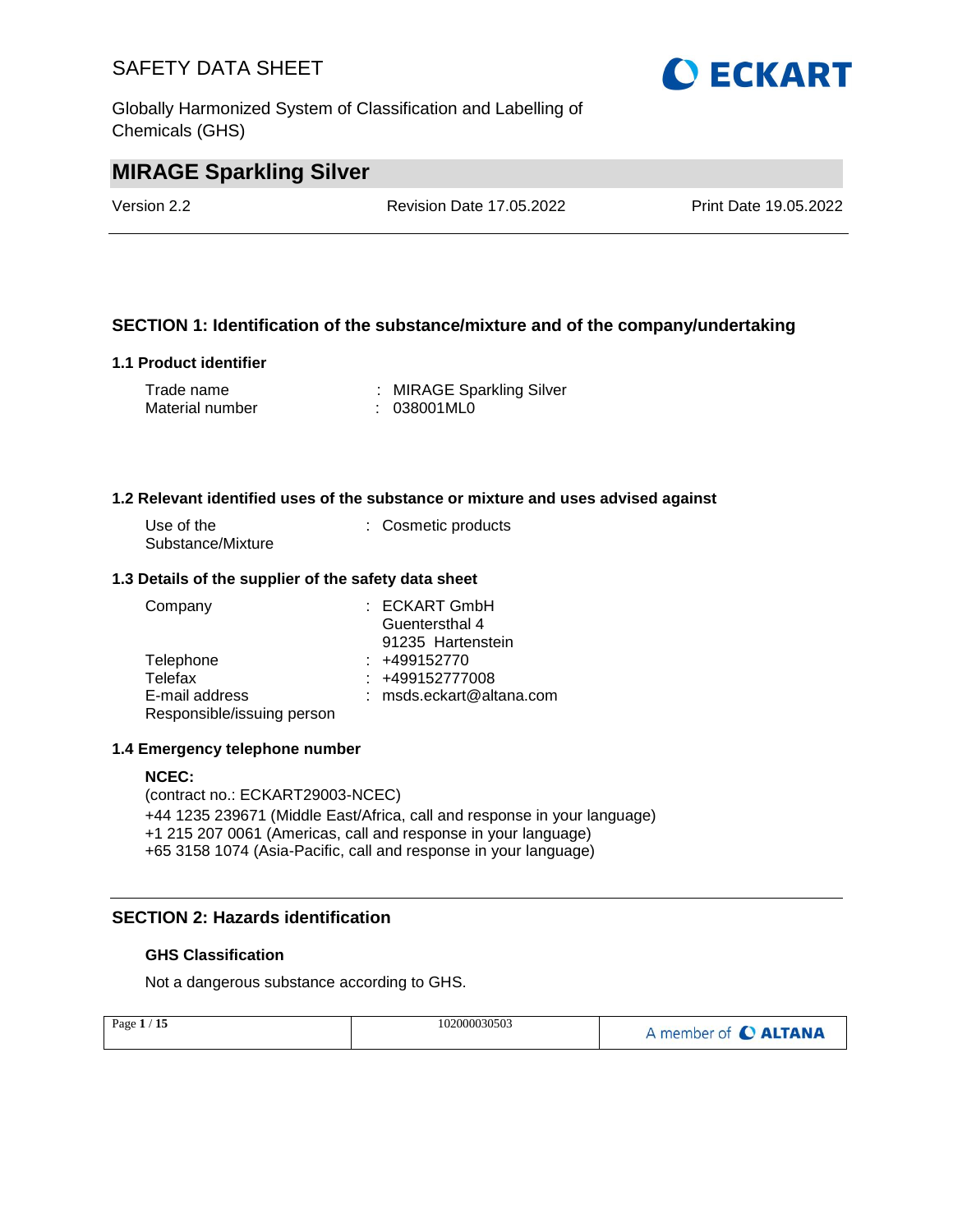Globally Harmonized System of Classification and Labelling of Chemicals (GHS)



# **MIRAGE Sparkling Silver**

Version 2.2 Revision Date 17.05.2022 Print Date 19.05.2022

## **GHS-Labelling**

Not a hazardous substance or mixture according to the Globally Harmonised System (GHS).

**Hazardous components which must be listed on the label**

## **SECTION 3: Composition/information on ingredients**

Substance No. **:**  $\qquad \qquad$  :

## **Hazardous components**

| Chemical name    | CAS-No.<br>EINECS-No.   | Classification and<br>labelling | Concentration[%] |
|------------------|-------------------------|---------------------------------|------------------|
| titanium dioxide | 13463-67-7<br>236-675-5 | Acute Tox.:5:H333               | $10 - 20$        |

For the full text of the H-Statements mentioned in this Section, see Section 16.

## **SECTION 4: First aid measures**

#### **4.1 Description of first aid measures**

| General advice          | $\therefore$ Do not leave the victim unattended.                                                                   |                      |
|-------------------------|--------------------------------------------------------------------------------------------------------------------|----------------------|
| If inhaled              | : If unconscious, place in recovery position and seek medical<br>advice.<br>If symptoms persist, call a physician. |                      |
| In case of skin contact | : Wash off with soap and water.                                                                                    |                      |
| In case of eye contact  | : Remove contact lenses.<br>If eye irritation persists, consult a specialist.                                      |                      |
| If swallowed            | : Keep respiratory tract clear.                                                                                    |                      |
| Page 2 / 15             | 102000030503                                                                                                       | A member of C ALTANA |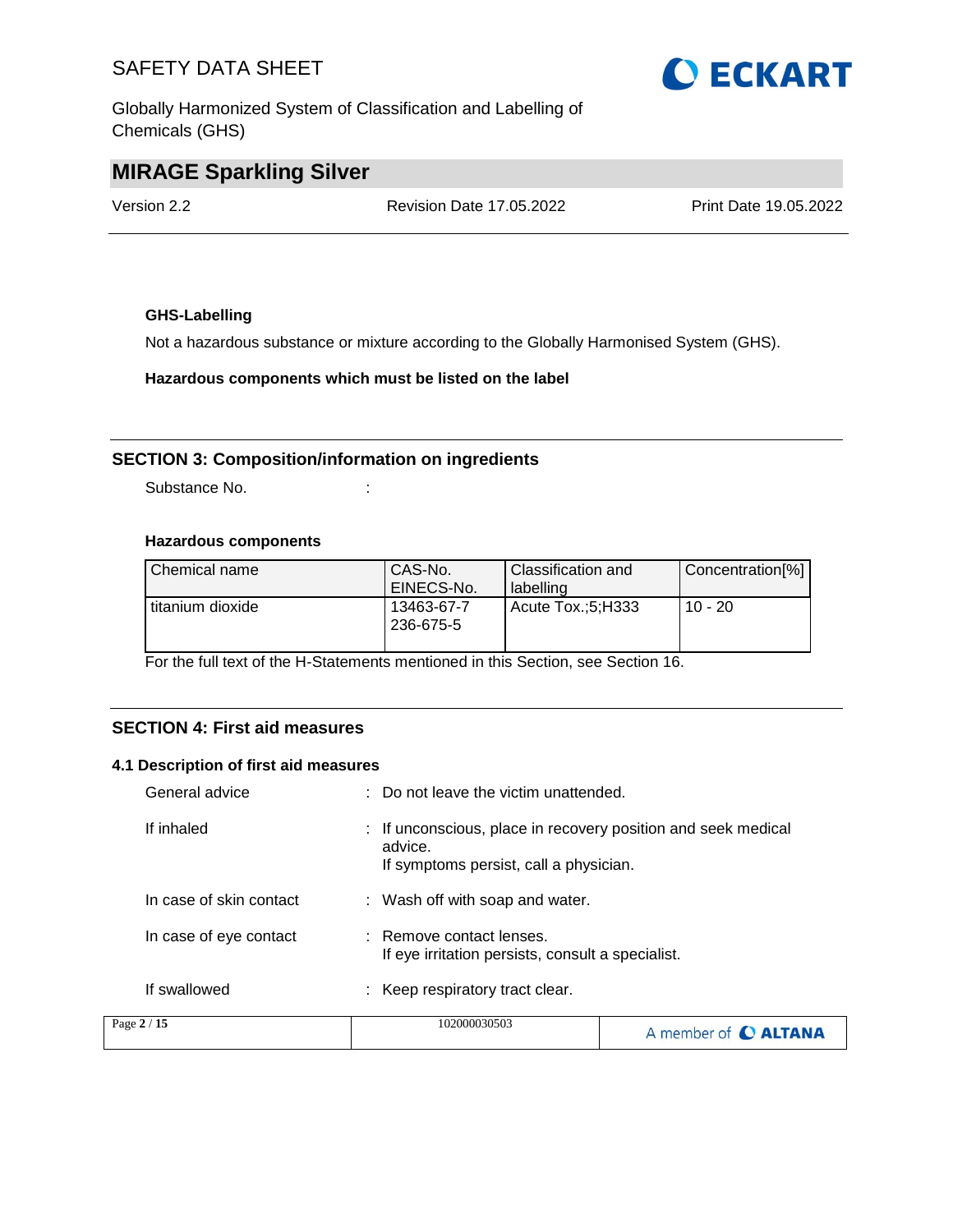Globally Harmonized System of Classification and Labelling of Chemicals (GHS)



## **MIRAGE Sparkling Silver**

| Version 2.2 | <b>Revision Date 17.05.2022</b> | <b>Print Date 19.05.2022</b> |
|-------------|---------------------------------|------------------------------|
|             |                                 |                              |

Do not give milk or alcoholic beverages. Never give anything by mouth to an unconscious person. If symptoms persist, call a physician.

#### **4.2 Most important symptoms and effects, both acute and delayed**

This information is not available.

#### **4.3 Indication of any immediate medical attention and special treatment needed**

This information is not available.

## **SECTION 5: Firefighting measures**

#### **5.1 Extinguishing media**

Suitable extinguishing media : Foam, Carbon dioxide (CO2), ABC powder

#### **5.2 Special hazards arising from the substance or mixture**

This information is not available.

#### **5.3 Advice for firefighters**

| Special protective equipment<br>for firefighters | : Wear self-contained breathing apparatus for firefighting if<br>necessary.                                                                            |
|--------------------------------------------------|--------------------------------------------------------------------------------------------------------------------------------------------------------|
| Further information                              | : Standard procedure for chemical fires. Use extinguishing<br>measures that are appropriate to local circumstances and the<br>surrounding environment. |

## **SECTION 6: Accidental release measures**

#### **6.1 Personal precautions, protective equipment and emergency procedures**

Personal precautions : Avoid dust formation.

| Page $3/15$ | 102000030503 | A member of C ALTANA |
|-------------|--------------|----------------------|
|-------------|--------------|----------------------|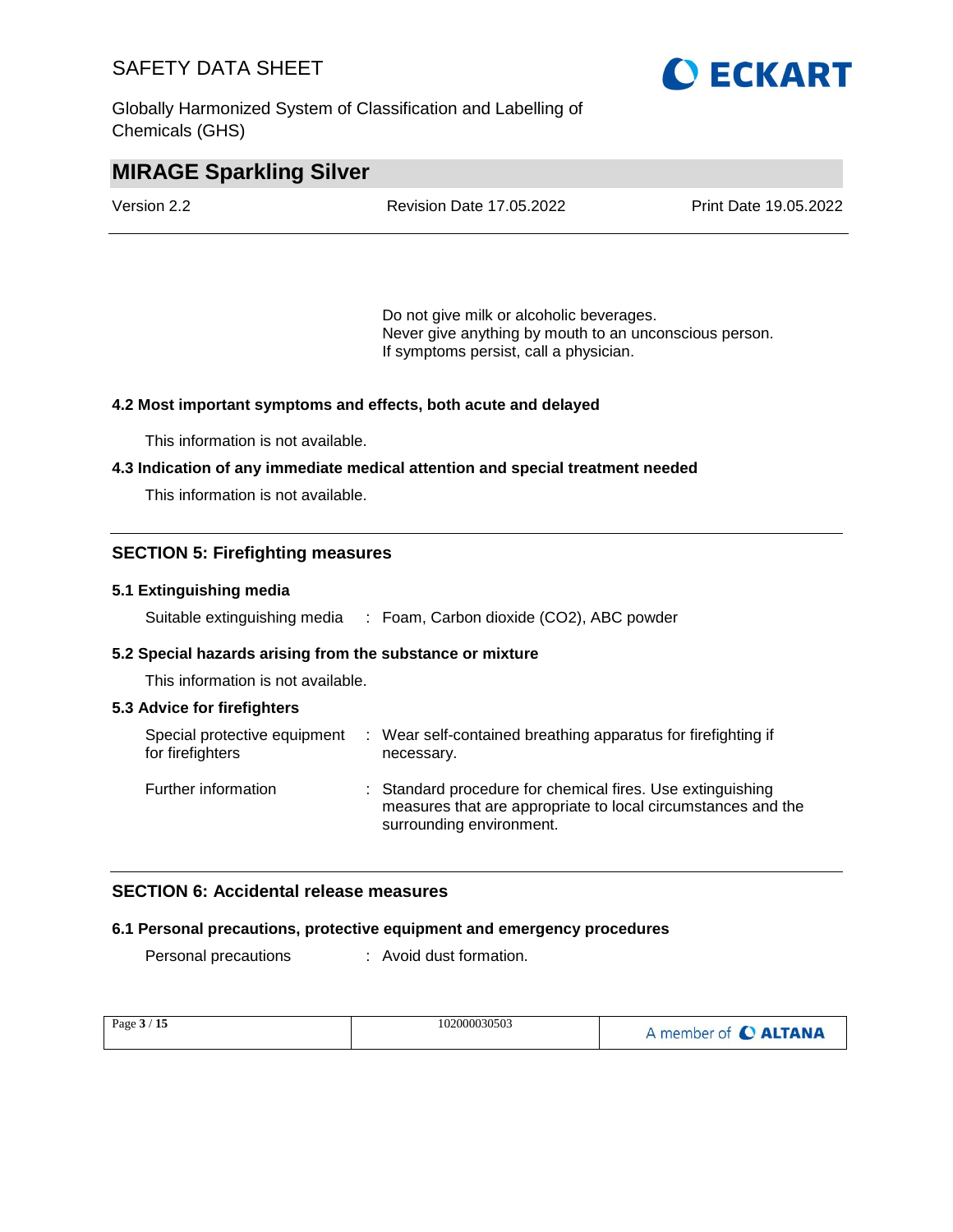Globally Harmonized System of Classification and Labelling of Chemicals (GHS)



# **MIRAGE Sparkling Silver**

| Version 2.2 | <b>Revision Date 17.05.2022</b> | <b>Print Date 19.05.2022</b> |
|-------------|---------------------------------|------------------------------|
|             |                                 |                              |

## **6.2 Environmental precautions**

| Environmental precautions |  | No special environmental precautions required. |  |  |
|---------------------------|--|------------------------------------------------|--|--|
|---------------------------|--|------------------------------------------------|--|--|

## **6.3 Methods and materials for containment and cleaning up**

| Methods for cleaning up | : Pick up and arrange disposal without creating dust. |
|-------------------------|-------------------------------------------------------|
|                         | Sweep up and shovel.                                  |
|                         | Keep in suitable, closed containers for disposal.     |

## **6.4 Reference to other sections**

This information is not available.

## **SECTION 7: Handling and storage**

## **7.1 Precautions for safe handling**

| Advice on safe handling                            | : For personal protection see section 8. Smoking, eating and<br>drinking should be prohibited in the application area. |
|----------------------------------------------------|------------------------------------------------------------------------------------------------------------------------|
| Advice on protection against<br>fire and explosion | : Provide appropriate exhaust ventilation at places where dust<br>is formed.                                           |
| Hygiene measures                                   | : General industrial hygiene practice.                                                                                 |

## **7.2 Conditions for safe storage, including any incompatibilities**

| Requirements for storage<br>areas and containers | : Electrical installations / working materials must comply with<br>the technological safety standards. |
|--------------------------------------------------|--------------------------------------------------------------------------------------------------------|
| Advice on common storage                         | : No materials to be especially mentioned.                                                             |
| Other data                                       | : No decomposition if stored and applied as directed.                                                  |

## **7.3 Specific end use(s)**

This information is not available.

| Page $4/15$ | 102000030503 | A member of C ALTANA |
|-------------|--------------|----------------------|
|-------------|--------------|----------------------|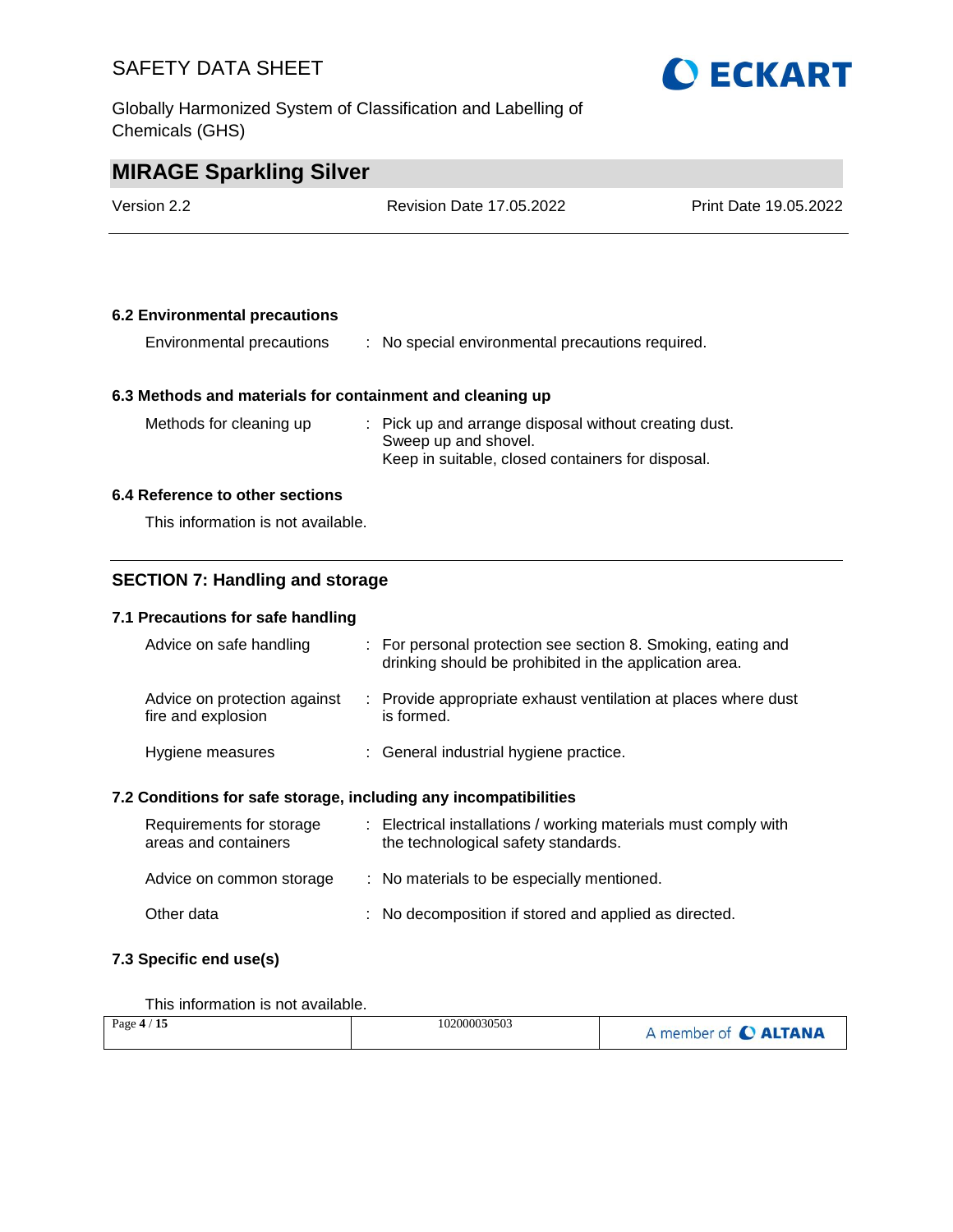Globally Harmonized System of Classification and Labelling of Chemicals (GHS)



# **MIRAGE Sparkling Silver**

Version 2.2 Revision Date 17.05.2022 Print Date 19.05.2022

## **SECTION 8: Exposure controls/personal protection**

## **8.1 Control parameters**

#### **Germany:**

| Components            | $CAS-N0$ .                  | Value type<br>Control<br>(Form of<br>Update<br>parameters<br>exposure) |                                                                                                                                                                                                                                                                                                                                                                                                     | Basis      |             |  |
|-----------------------|-----------------------------|------------------------------------------------------------------------|-----------------------------------------------------------------------------------------------------------------------------------------------------------------------------------------------------------------------------------------------------------------------------------------------------------------------------------------------------------------------------------------------------|------------|-------------|--|
| titanium<br>dioxide   | 13463-67-<br>$\overline{7}$ | AGW (Inhalable<br>fraction)                                            | 10 mg/m3                                                                                                                                                                                                                                                                                                                                                                                            | 2014-04-02 | DE TRGS 900 |  |
|                       |                             |                                                                        |                                                                                                                                                                                                                                                                                                                                                                                                     |            |             |  |
| Peak-limit: excursion |                             | 2; (II)                                                                |                                                                                                                                                                                                                                                                                                                                                                                                     |            |             |  |
| factor (category)     |                             |                                                                        |                                                                                                                                                                                                                                                                                                                                                                                                     |            |             |  |
| titanium<br>dioxide   | 13463-67-<br>$\overline{7}$ | AGW (Alveolate<br>fraction)                                            | 1,25 mg/m3                                                                                                                                                                                                                                                                                                                                                                                          | 2014-04-02 | DE TRGS 900 |  |
|                       |                             |                                                                        |                                                                                                                                                                                                                                                                                                                                                                                                     |            |             |  |
| Peak-limit: excursion |                             | 2; (II)                                                                |                                                                                                                                                                                                                                                                                                                                                                                                     |            |             |  |
| factor (category)     |                             |                                                                        |                                                                                                                                                                                                                                                                                                                                                                                                     |            |             |  |
| titanium              | 13463-67-                   | AGW (Inhalable                                                         | $10 \text{ mg/m}$                                                                                                                                                                                                                                                                                                                                                                                   | 2014-04-02 | DE TRGS 900 |  |
| dioxide               | $\overline{7}$              | fraction)                                                              |                                                                                                                                                                                                                                                                                                                                                                                                     |            |             |  |
| Peak-limit: excursion |                             | 2; (II)                                                                |                                                                                                                                                                                                                                                                                                                                                                                                     |            |             |  |
| factor (category)     |                             |                                                                        |                                                                                                                                                                                                                                                                                                                                                                                                     |            |             |  |
| Further information   |                             |                                                                        | General dust value. For this substance no specific occupational<br>exposure limit value is established, since the AGS does not yet<br>have information regarding unspecific action on the respiratory<br>organs in excess of the normal values. Commission for dangerous<br>substancesSenate commission for the review of compounds at<br>the work place dangerous for the health (MAK-commission). |            |             |  |
| titanium              | 13463-67-                   | AGW (Alveolate                                                         | 1,25 mg/m3                                                                                                                                                                                                                                                                                                                                                                                          | 2014-04-02 | DE TRGS 900 |  |
| dioxide               | $\overline{7}$              | fraction)                                                              |                                                                                                                                                                                                                                                                                                                                                                                                     |            |             |  |
|                       |                             |                                                                        |                                                                                                                                                                                                                                                                                                                                                                                                     |            |             |  |
| Peak-limit: excursion |                             | 2; (II)                                                                |                                                                                                                                                                                                                                                                                                                                                                                                     |            |             |  |
| factor (category)     |                             |                                                                        |                                                                                                                                                                                                                                                                                                                                                                                                     |            |             |  |
| Further information   |                             |                                                                        | General dust value. For this substance no specific occupational<br>exposure limit value is established, since the AGS does not yet                                                                                                                                                                                                                                                                  |            |             |  |

| Page $5/15$ | 102000030503 | A member of C ALTANA |
|-------------|--------------|----------------------|
|-------------|--------------|----------------------|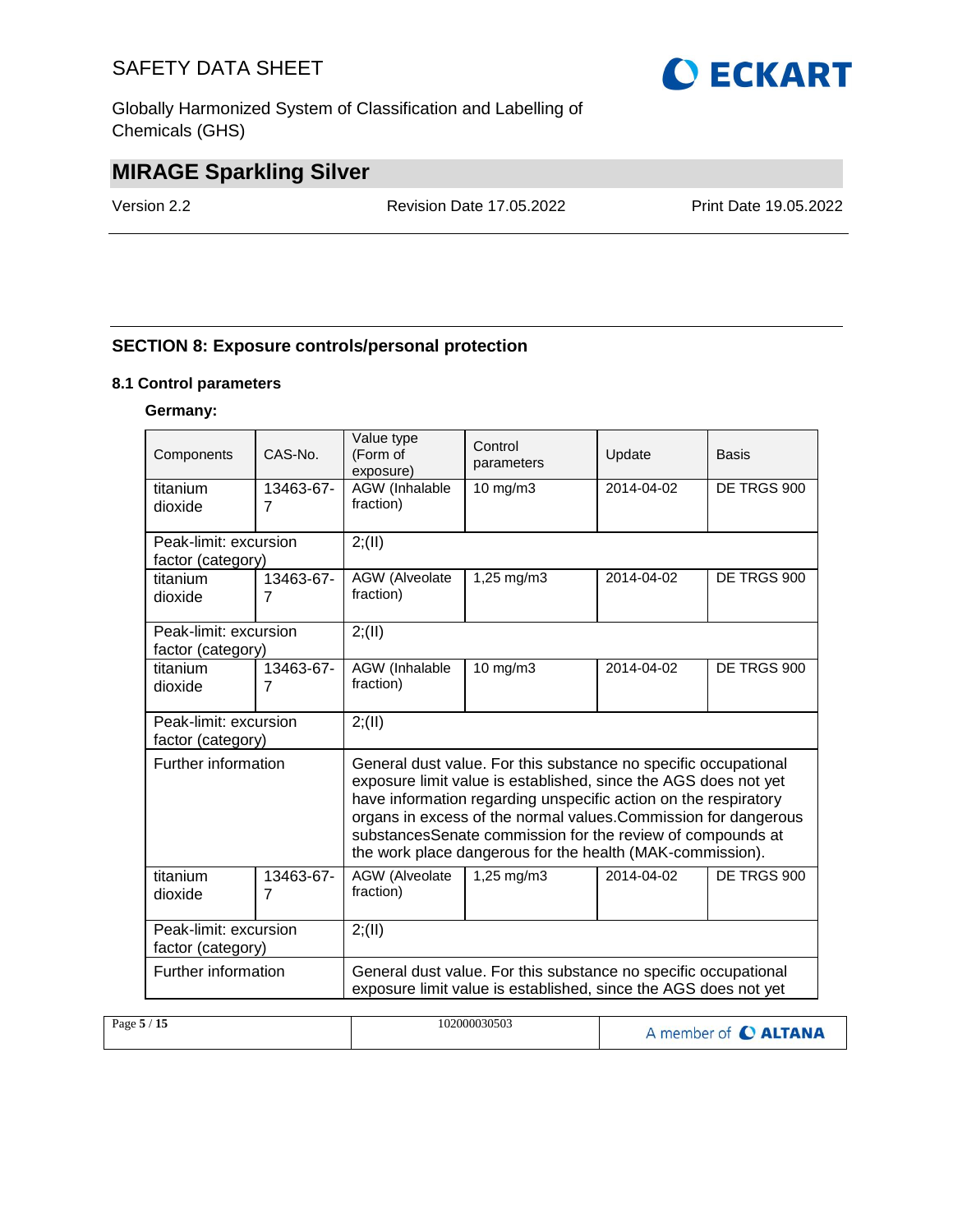Globally Harmonized System of Classification and Labelling of Chemicals (GHS)

# **O ECKART**

# **MIRAGE Sparkling Silver**

Revision Date 17.05.2022 Print Date 19.05.2022

have information regarding unspecific action on the respiratory organs in excess of the normal values.Commission for dangerous substancesSenate commission for the review of compounds at the work place dangerous for the health (MAK-commission).

## **United States of America (USA):**

| Components          | CAS-No.                     | Value type<br>(Form of<br>exposure) | Control<br>parameters                  | Update     | <b>Basis</b> |
|---------------------|-----------------------------|-------------------------------------|----------------------------------------|------------|--------------|
| titanium<br>dioxide | 13463-67-<br>7              | TWA (total dust)                    | 50 Million particles<br>per cubic foot | 2012-07-01 |              |
| titanium<br>dioxide | 13463-67-<br>7              | TWA (total dust)                    | 15 mg/m3                               | 2012-07-01 |              |
| titanium<br>dioxide | 13463-67-<br>$\overline{7}$ | TWA (respirable<br>fraction)        | $5$ mg/m $3$                           | 2012-07-01 |              |
| titanium<br>dioxide | 13463-67-<br>7              | TWA (respirable<br>fraction)        | 15 Million particles<br>per cubic foot | 2012-07-01 |              |
| titanium<br>dioxide | 13463-67-<br>7              | PEL (Total dust)                    | 10 mg/m3                               | 2014-11-26 |              |
| titanium<br>dioxide | 13463-67-<br>$\overline{7}$ | PEL (respirable<br>dust fraction)   | $5$ mg/m $3$                           | 2014-11-26 |              |
| titanium<br>dioxide | 13463-67-<br>7              | TWA (total dust)                    | 15 mg/m3                               | 2011-07-01 |              |
| titanium<br>dioxide | 13463-67-<br>7              | <b>TWA</b> (Total<br>dust)          | $10$ mg/m $3$                          | 1989-01-19 |              |
| titanium<br>dioxide | 13463-67-<br>7              | PEL (Total dust)                    | 10 mg/m3                               | 2014-11-26 |              |
| titanium<br>dioxide | 13463-67-<br>7              | PEL (respirable<br>dust fraction)   | $5$ mg/m $3$                           | 2014-11-26 |              |

| Page $6/15$ | 102000030503 | A member of C ALTANA |
|-------------|--------------|----------------------|
|             |              |                      |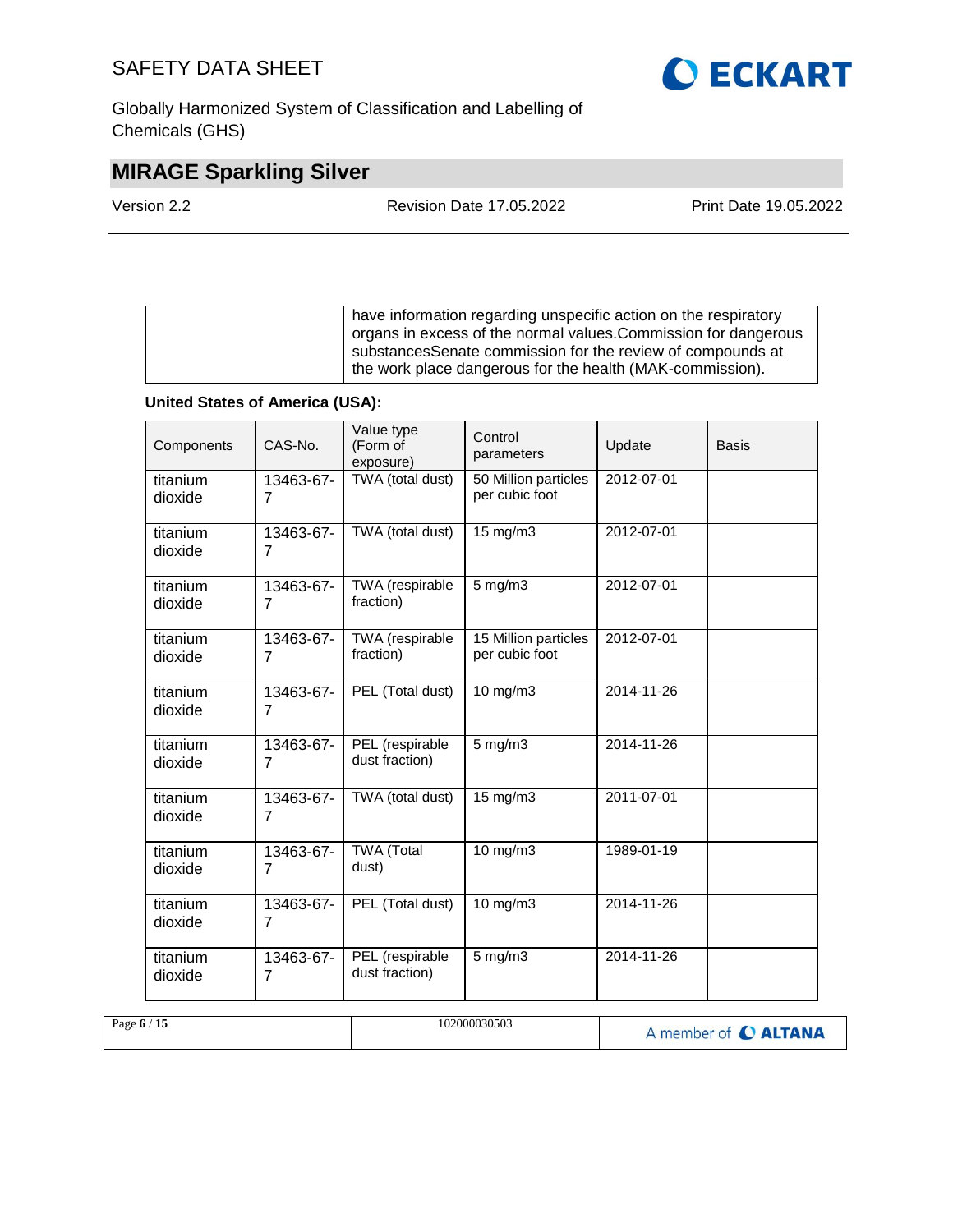



# **MIRAGE Sparkling Silver**

| Version 2.2                  |                               | Revision Date 17.05.2022 |          |            | Print Date 19.05.2022 |
|------------------------------|-------------------------------|--------------------------|----------|------------|-----------------------|
| titanium<br>dioxide          | 13463-67-<br>7                | <b>TWA</b>               | 10 mg/m3 | 2014-03-01 |                       |
| <b>8.2 Exposure controls</b> | Personal protective equipment |                          |          |            |                       |

|                          | <u>. Croonar protocity coupment</u> |                                                                    |  |  |  |
|--------------------------|-------------------------------------|--------------------------------------------------------------------|--|--|--|
| Eye protection           |                                     | Safety glasses                                                     |  |  |  |
| Skin and body protection |                                     | Protective suit                                                    |  |  |  |
| Respiratory protection   |                                     | No personal respiratory protective equipment normally<br>required. |  |  |  |

#### **Environmental exposure controls**

General advice : No special environmental precautions required.

## **SECTION 9: Physical and chemical properties**

## **9.1 Information on basic physical and chemical properties**

| Page 7 / 15                 | 102000030503           | A member of C ALTANA                          |
|-----------------------------|------------------------|-----------------------------------------------|
| <b>Bulk density</b>         | No data available<br>٠ |                                               |
| Flash point                 | : No data available    |                                               |
| Boiling point/boiling range | $\div$ 2.501 °C        |                                               |
| Freezing point              | : No data available    |                                               |
| рH                          |                        | : substance/mixture is non-soluble (in water) |
| Odour                       | : odourless            |                                               |
| Colour                      | : silver               |                                               |
| Appearance                  | : solid                |                                               |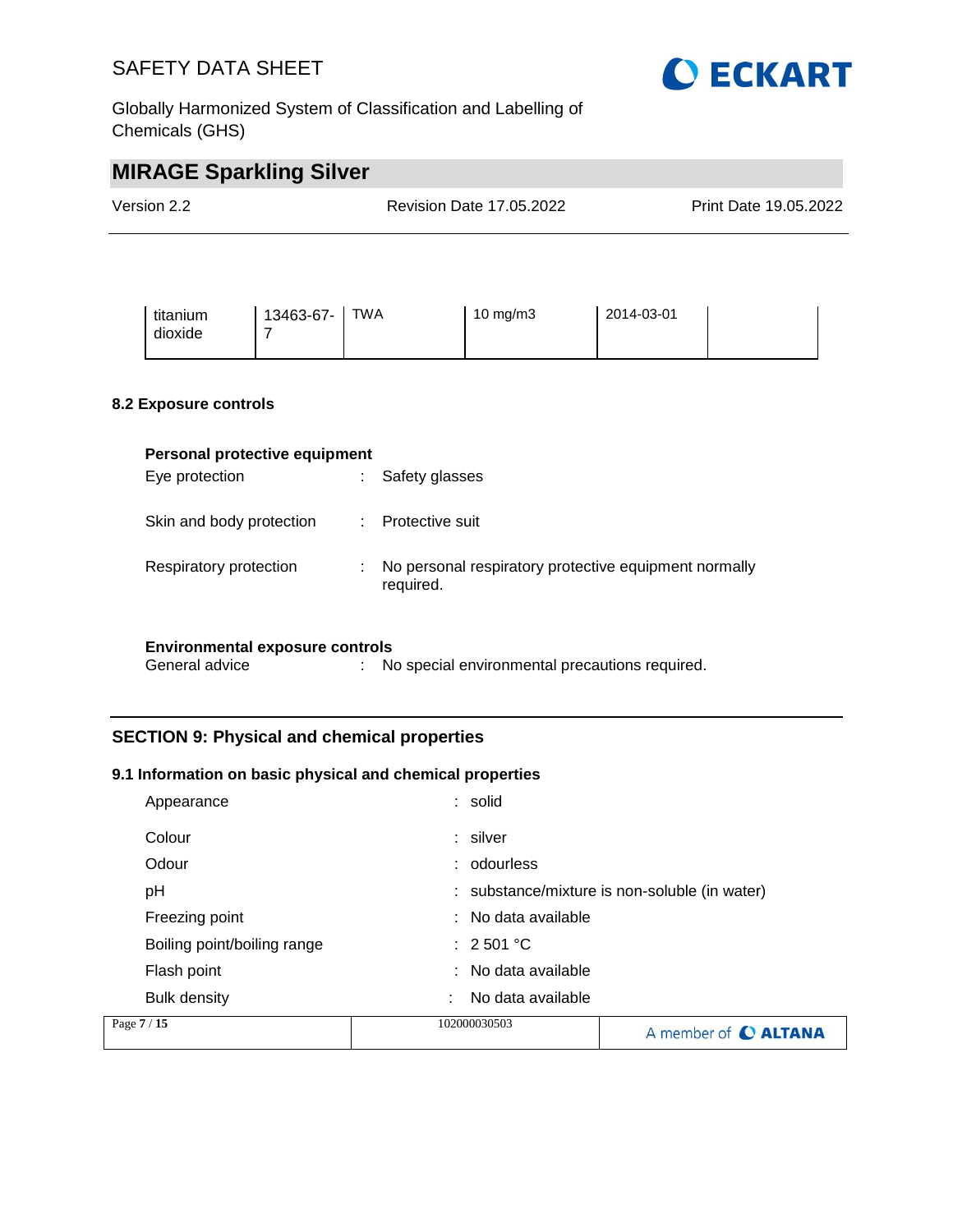Globally Harmonized System of Classification and Labelling of Chemicals (GHS)

# **O ECKART**

# **MIRAGE Sparkling Silver**

| Version 2.2 | <b>Revision Date 17.05.2022</b> | Print Date 19.05.2022 |
|-------------|---------------------------------|-----------------------|
|             |                                 |                       |

| Flammability (solid, gas)              |    | Will not burn     |
|----------------------------------------|----|-------------------|
| Auto-flammability                      | ٠  | No data available |
| Upper explosion limit                  |    | No data available |
| Lower explosion limit                  | ÷  | No data available |
| Vapour pressure                        |    | No data available |
| Density                                |    | No data available |
| Water solubility                       |    | No data available |
| Miscibility with water                 |    | immiscible        |
| Solubility in other solvents           | t. | No data available |
| Partition coefficient: n-octanol/water |    | No data available |
| Ignition temperature                   | t  | No data available |
| Thermal decomposition                  |    | No data available |
| Viscosity, dynamic                     |    | No data available |
| Viscosity, kinematic                   |    | No data available |
| Flow time                              |    | No data available |

## **9.2 Other information**

No data available

## **SECTION 10: Stability and reactivity**

## **10.1 Reactivity**

No decomposition if stored and applied as directed.

## **10.2 Chemical stability**

No decomposition if stored and applied as directed.

## **10.3 Possibility of hazardous reactions**

| Page 8 / 15 | 102000030503 | A member of C ALTANA |
|-------------|--------------|----------------------|
|             |              |                      |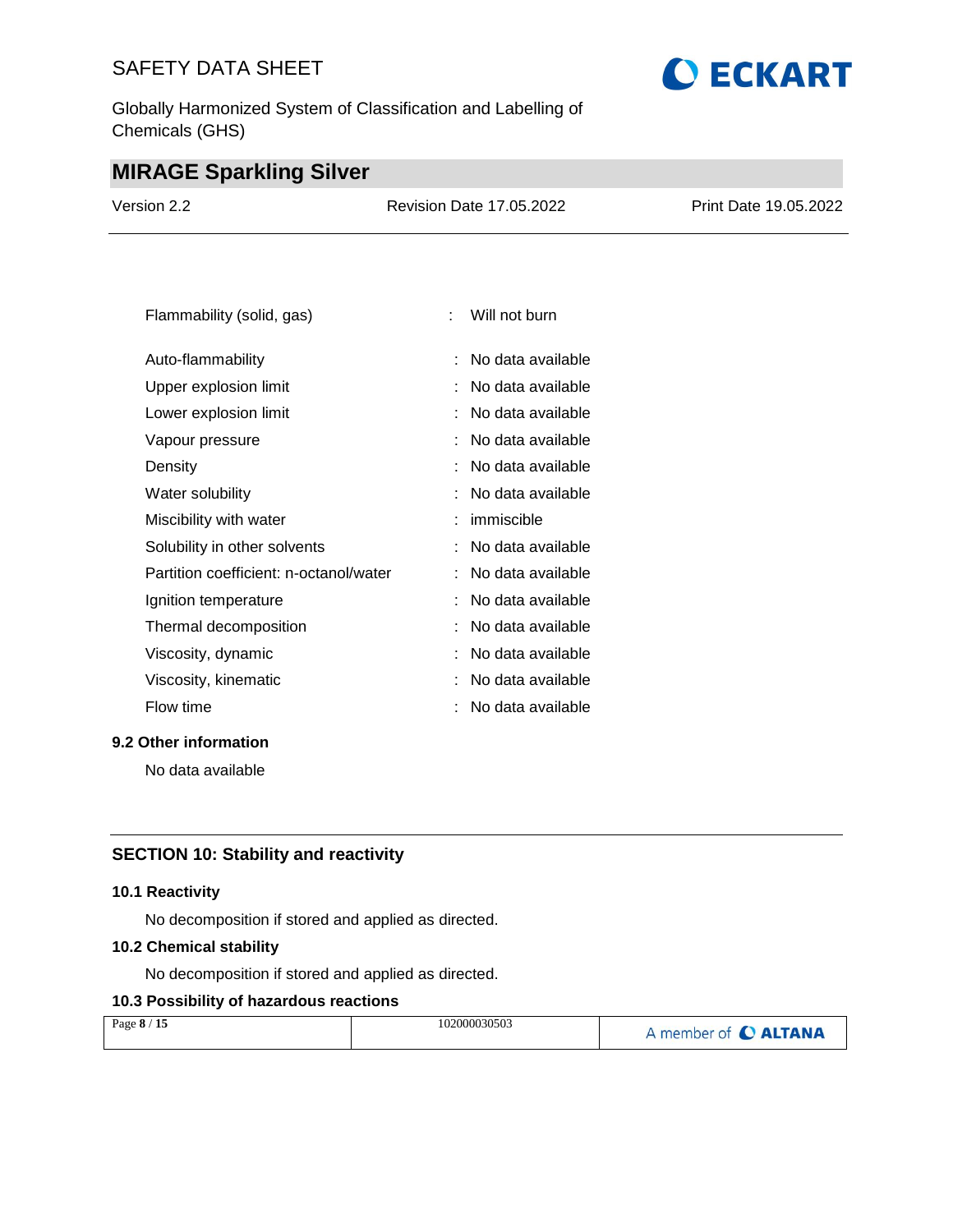Globally Harmonized System of Classification and Labelling of Chemicals (GHS)



| <b>MIRAGE Sparkling Silver</b>               |                                                                                          |                       |
|----------------------------------------------|------------------------------------------------------------------------------------------|-----------------------|
| Version 2.2                                  | <b>Revision Date 17.05.2022</b>                                                          | Print Date 19.05.2022 |
|                                              |                                                                                          |                       |
|                                              |                                                                                          |                       |
| Hazardous reactions                          | : Stable under recommended storage conditions., No hazards<br>to be specially mentioned. |                       |
| 10.4 Conditions to avoid                     |                                                                                          |                       |
| Conditions to avoid                          | $\therefore$ No data available                                                           |                       |
| 10.5 Incompatible materials                  |                                                                                          |                       |
| Materials to avoid                           | : No data available                                                                      |                       |
| 10.6 Hazardous decomposition products        |                                                                                          |                       |
| Hazardous decomposition<br>products          | : No data available                                                                      |                       |
| Other information                            | : No data available                                                                      |                       |
| <b>SECTION 11: Toxicological information</b> |                                                                                          |                       |

## **11.1 Information on toxicological effects**

## **Acute toxicity**

| <b>Components:</b>                        |                             |
|-------------------------------------------|-----------------------------|
| titanium dioxide :<br>Acute oral toxicity | : LD50 Rat: $>$ 5 000 mg/kg |
| Acute inhalation toxicity                 | : LC50 Rat: 6,8 mg/l        |
|                                           | Exposure time: 4 h          |
|                                           | Test atmosphere: dust/mist  |

| Page 9<br>.<br>15 | 102000030503 | $\mathcal{L}$<br><b>CALTANA</b><br>member of |
|-------------------|--------------|----------------------------------------------|
|-------------------|--------------|----------------------------------------------|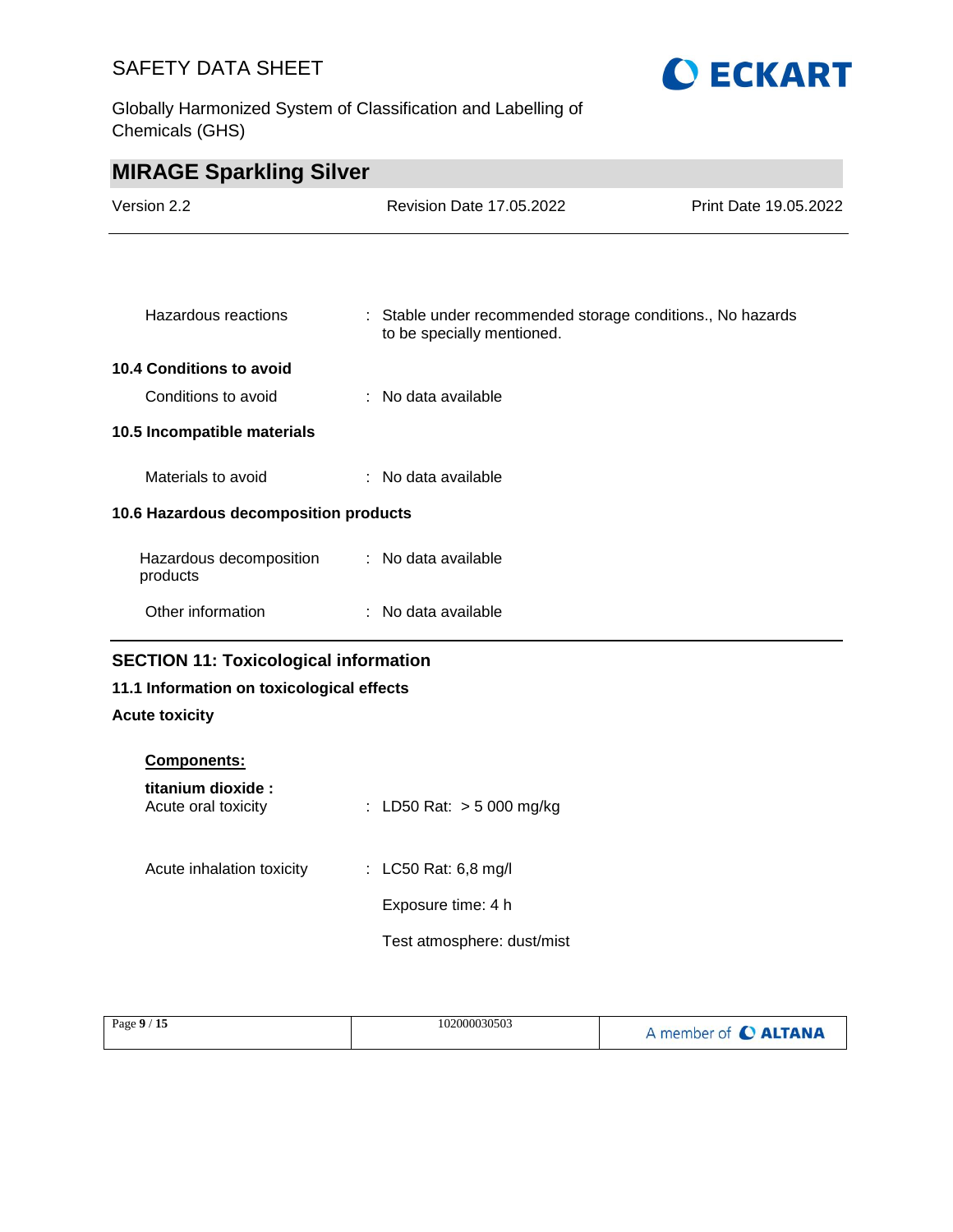Globally Harmonized System of Classification and Labelling of Chemicals (GHS)



**O ECKART**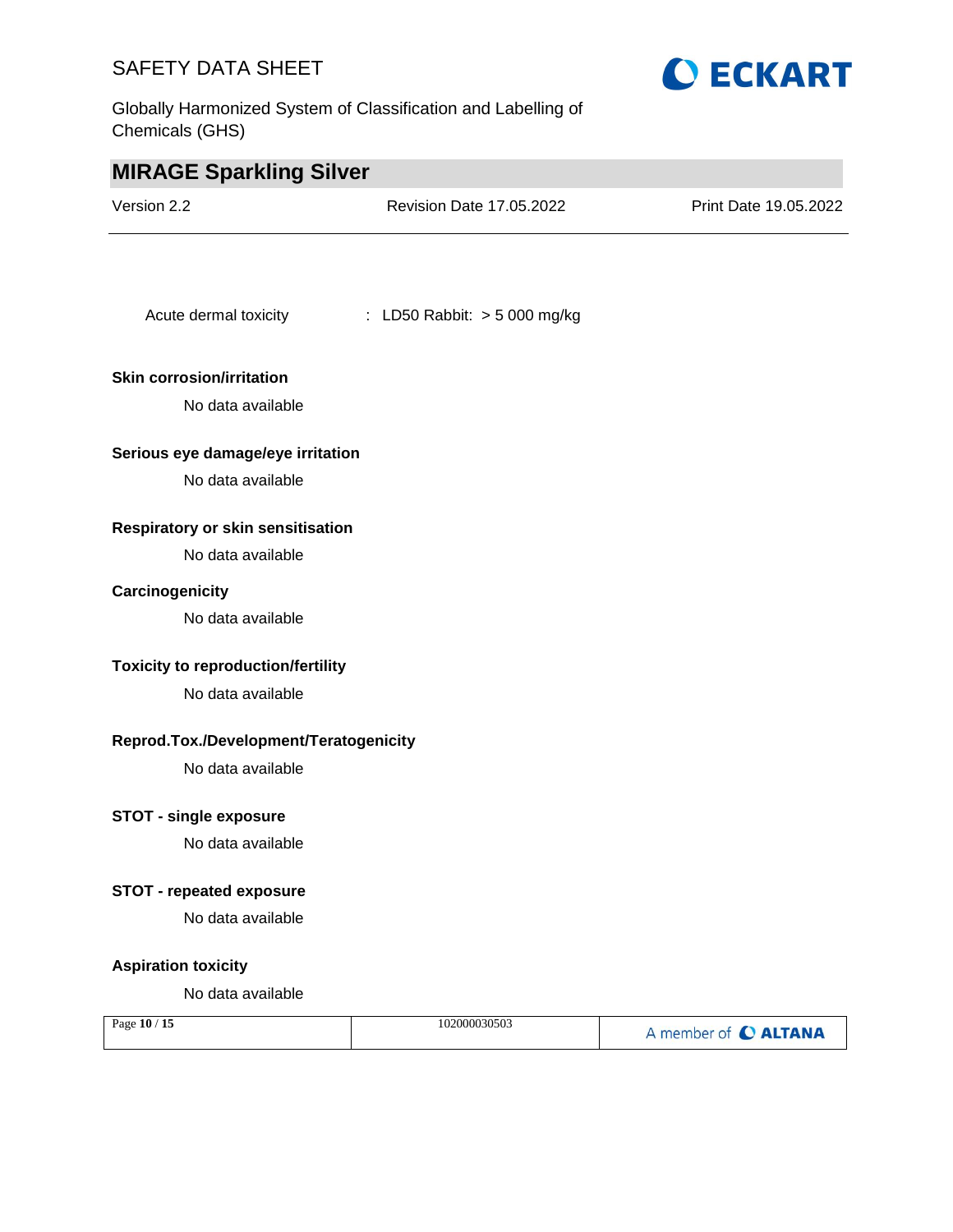Globally Harmonized System of Classification and Labelling of Chemicals (GHS)



# **MIRAGE Sparkling Silver**

Version 2.2 Revision Date 17.05.2022 Print Date 19.05.2022

## **Further information**

**Product**

No data available

## **SECTION 12: Ecological information**

## **12.1 Toxicity**

No data available

## **12.2 Persistence and degradability**

No data available

#### **12.3 Bioaccumulative potential**

No data available

#### **12.4 Mobility in soil**

No data available

## **12.5 Results of PBT and vPvB assessment**

No data available

## **12.6 Other adverse effects**

#### **Product:**

| Page 11 / 15 | 102000030503 | A member of C ALTANA |
|--------------|--------------|----------------------|
|              |              |                      |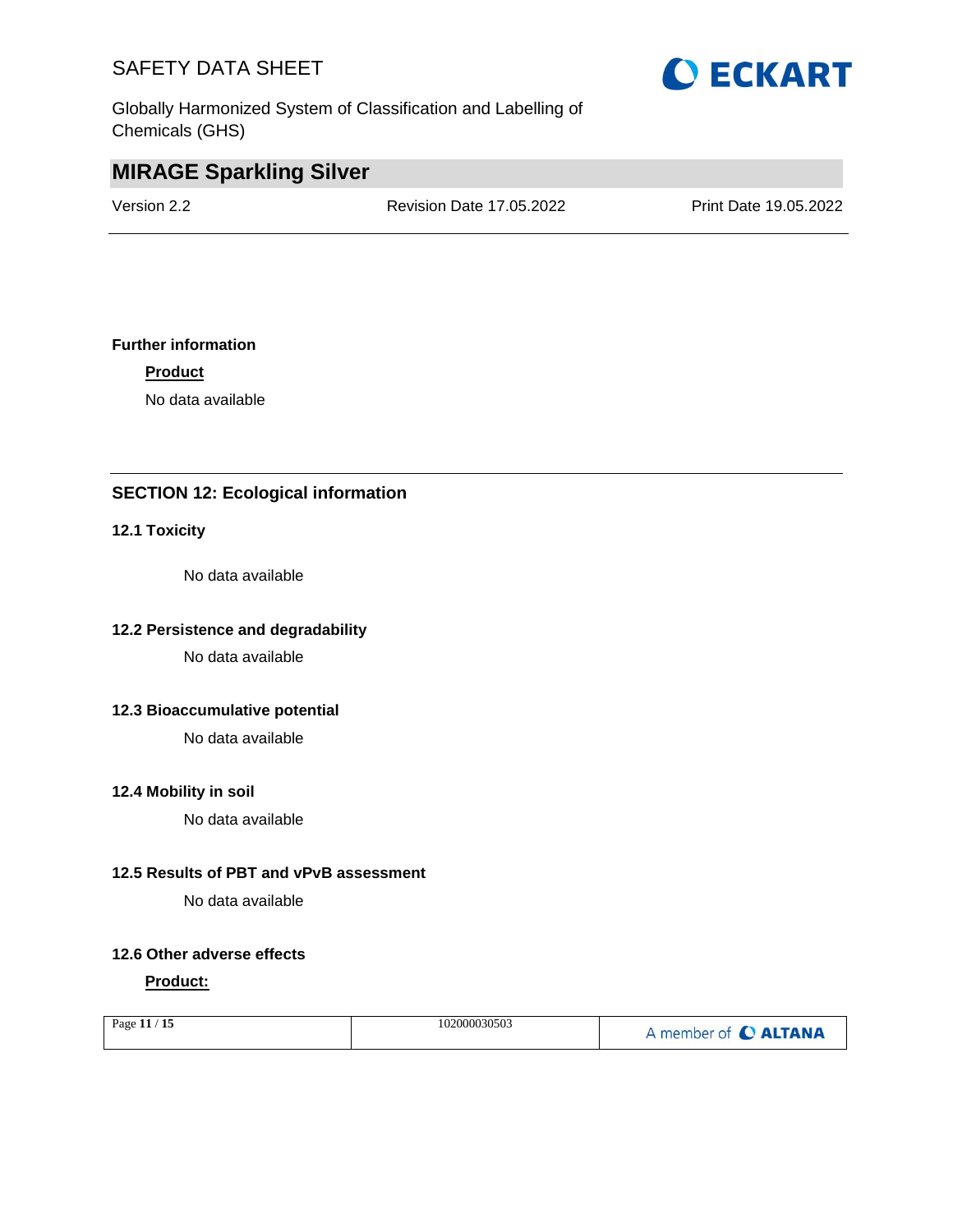Globally Harmonized System of Classification and Labelling of Chemicals (GHS)



| <b>MIRAGE Sparkling Silver</b> |                                 |                       |
|--------------------------------|---------------------------------|-----------------------|
| Version 2.2                    | <b>Revision Date 17.05.2022</b> | Print Date 19.05.2022 |
|                                |                                 |                       |
| Additional ecological          | : No data available             |                       |

## **SECTION 13: Disposal considerations**

## **13.1 Waste treatment methods**

information

| Contaminated packaging | : Empty containers should be taken to an approved waste |
|------------------------|---------------------------------------------------------|
|                        | handling site for recycling or disposal.                |

## **SECTION 14: Transport information**

# **14.1 UN number ADR** Not dangerous goods **TDG** Not dangerous goods **CFR** Not dangerous goods **IMDG** Not dangerous goods **IATA** Not dangerous goods **14.2 Proper shipping name ADR** Not dangerous goods

| $^{\prime}$ 15<br>Page $12/$ | 102000030503 | A member of C ALTANA |
|------------------------------|--------------|----------------------|
|------------------------------|--------------|----------------------|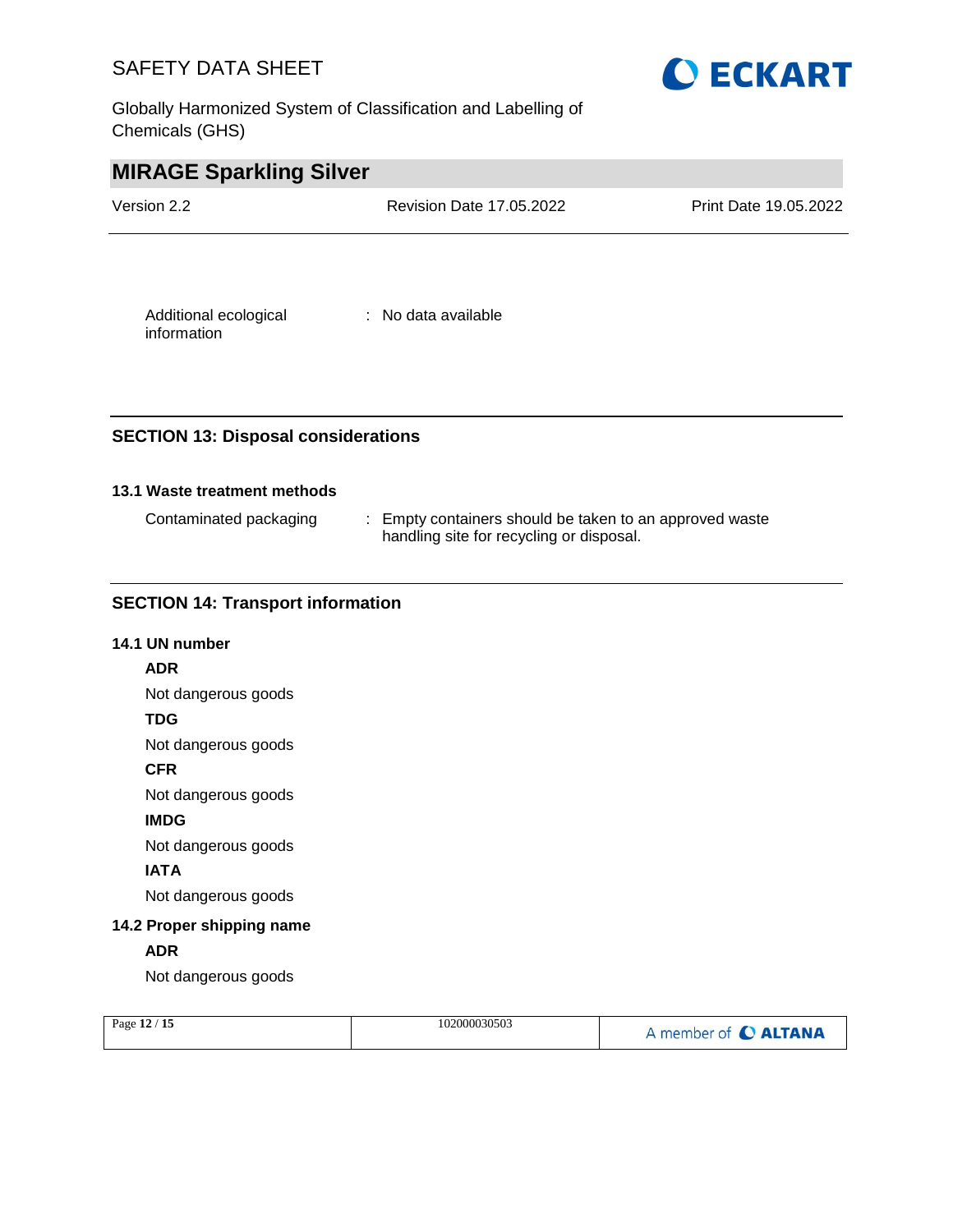

Globally Harmonized System of Classification and Labelling of Chemicals (GHS)

# **MIRAGE Sparkling Silver**

Version 2.2 Revision Date 17.05.2022 Print Date 19.05.2022

## **TDG**

Not dangerous goods

## **CFR**

Not dangerous goods

## **IMDG**

Not dangerous goods

## **IATA**

Not dangerous goods

## **14.3 Transport hazard class**

## **ADR**

Not dangerous goods

## **TDG**

Not dangerous goods

#### **CFR**

Not dangerous goods

## **IMDG**

Not dangerous goods

## **IATA**

Not dangerous goods

## **14.4 Packing group**

## **ADR**

Not dangerous goods

## **TDG**

Not dangerous goods

## **CFR**

Not dangerous goods

| Page 13 / 15 | 102000030503 | A member of C ALTANA |
|--------------|--------------|----------------------|
|              |              |                      |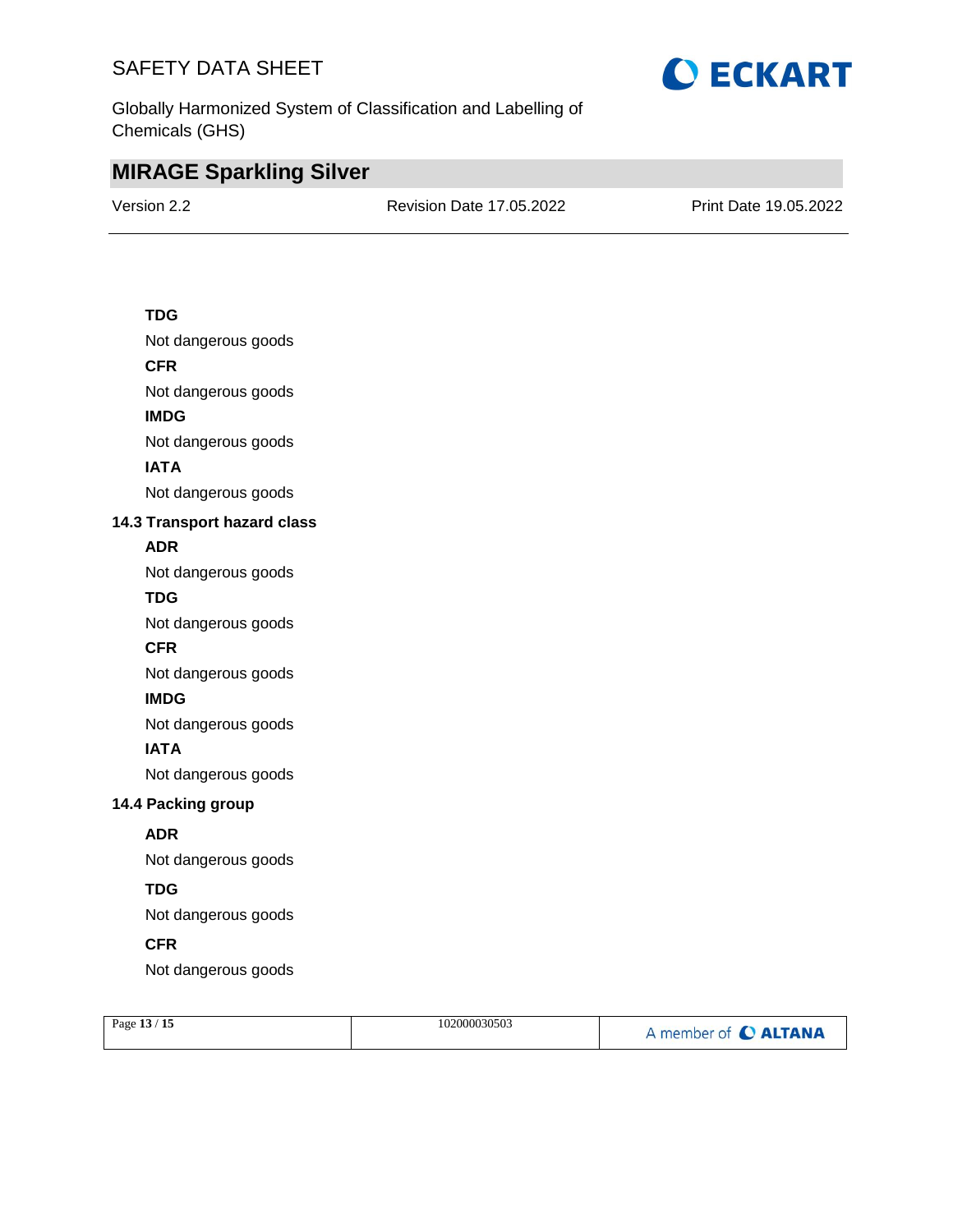

Globally Harmonized System of Classification and Labelling of Chemicals (GHS)

# **MIRAGE Sparkling Silver**

Version 2.2 Revision Date 17.05.2022 Print Date 19.05.2022

## **IMDG**

Not dangerous goods

## **IATA**

Not dangerous goods

## **14.5 Environmental hazards**

## **14.6 Special precautions for user**

Not classified as dangerous in the meaning of transport regulations.

## **14.7 Transport in bulk according to Annex II of MARPOL 73/78 and the IBC Code**

No data available

## **SECTION 15: Regulatory information**

#### **15.1 Safety, health and environmental regulations/legislation specific for the substance or mixture**

| REACH - Candidate List of Substances of Very High<br>Concern for Authorisation (Article 59).                                                         | : Not applicable |
|------------------------------------------------------------------------------------------------------------------------------------------------------|------------------|
| Regulation (EC) No 1005/2009 on substances that<br>deplete the ozone layer                                                                           | : Not applicable |
| Regulation (EU) 2019/1021 on persistent organic<br>pollutants (recast)                                                                               | : Not applicable |
| REACH - Restrictions on the manufacture, placing on<br>the market and use of certain dangerous substances,<br>preparations and articles (Annex XVII) | : Not applicable |

| 15<br>Page 14 / | 102000030503 | <b>CALTANA</b><br>member of |
|-----------------|--------------|-----------------------------|
|-----------------|--------------|-----------------------------|